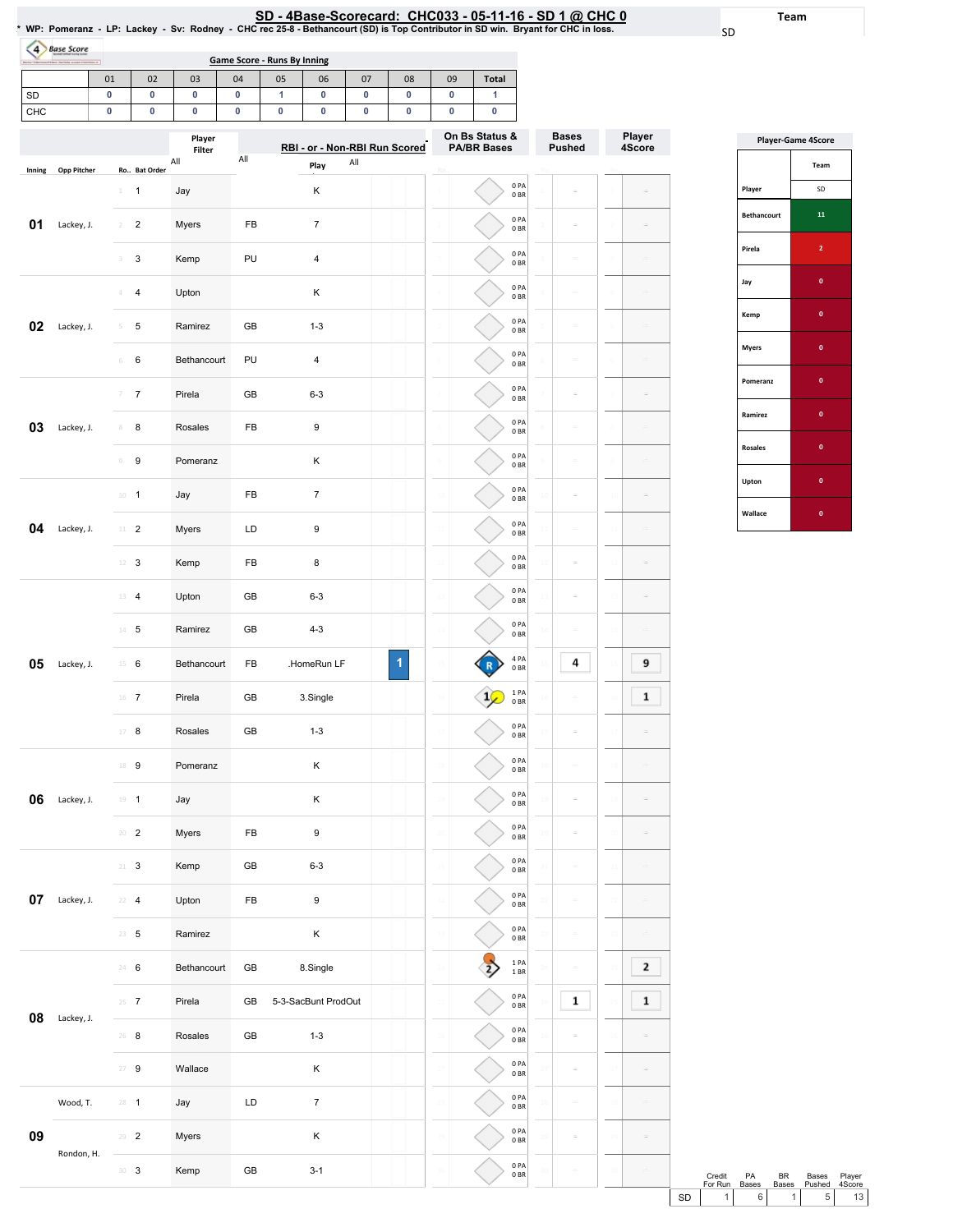<u>CHC - 4Base-Scorecard: CHC033 - 05-11-16 - SD 1 @ CHC 0 .</u><br>WP: Pomeranz - LP: Lackey - Sv: Rodney - CHC rec 25-8 - Bethancourt (SD) is Top Contributor in SD win. Bryant for CHC in loss. \*

| SD     | 0         | 0                       | 0         | 0          | 1         | 0                             | 0         | 0                       | 0         | 1                                    |                               |                  |
|--------|-----------|-------------------------|-----------|------------|-----------|-------------------------------|-----------|-------------------------|-----------|--------------------------------------|-------------------------------|------------------|
| CHC    | $\pmb{0}$ | $\pmb{0}$               | $\pmb{0}$ | $\pmb{0}$  | $\pmb{0}$ | $\pmb{0}$                     | $\pmb{0}$ | 0                       | $\pmb{0}$ | 0                                    |                               |                  |
|        |           |                         |           |            |           | RBI - or - Non-RBI Run Scored |           |                         |           | On Bs Status &<br><b>PA/BR Bases</b> | <b>Bases</b><br><b>Pushed</b> | Player<br>4Score |
|        |           |                         |           |            |           |                               |           |                         |           |                                      |                               |                  |
|        |           | $\mathbf{1}$            | Fowler    |            |           | Κ                             |           | $\boldsymbol{0}$        |           |                                      | ۹                             |                  |
| 01     |           | $\overline{c}$          | Heyward   | LD         |           | 7.Single                      |           | $\overline{\mathbf{0}}$ |           | Ŷ                                    |                               |                  |
|        |           | 3                       | Bryant    | GB         |           | 7.Single +DP'd-4-6-3          |           | $\overline{\mathbf{0}}$ |           |                                      |                               |                  |
|        |           | $\overline{\mathbf{4}}$ | Rizzo     | GB         |           | 4-6-3-DP                      |           | $\overline{\mathbf{0}}$ |           |                                      | $\cdot 1$                     |                  |
|        |           | 5                       | Soler     |            |           | Κ                             |           | $\boldsymbol{0}$        |           |                                      | F                             |                  |
| 02     |           | 6                       | Baez      |            |           | Walk                          |           | $\overline{\mathbf{0}}$ |           | Ş                                    | F                             |                  |
|        |           | $\overline{7}$          | La Stella | GB         |           | 1-3 ProdOut                   |           | $\overline{\mathbf{0}}$ |           |                                      |                               |                  |
|        |           | 8                       | Ross      |            |           | Κ                             |           |                         |           |                                      | F                             |                  |
|        |           | 9                       | Lackey    |            |           | Κ                             |           |                         |           |                                      | F                             |                  |
| 03     |           | $\mathbf{1}$            | Fowler    |            |           | Κ                             |           |                         |           |                                      | F                             |                  |
|        |           | $\overline{c}$          | Heyward   |            |           | Κ                             |           |                         |           |                                      |                               |                  |
|        |           | 3                       | Bryant    | LD         |           | 8                             |           |                         |           |                                      | F                             |                  |
| 04     |           | $\overline{\mathbf{4}}$ | Rizzo     | GB         |           | $6 - 3$                       |           |                         |           |                                      | F                             |                  |
|        |           | 5                       | Soler     |            |           | Κ                             |           |                         |           |                                      | F                             |                  |
|        |           | 6                       | Baez      |            |           | Κ                             |           |                         |           |                                      | $\blacksquare$                |                  |
|        |           | $\overline{7}$          | La Stella | LD         |           | 8.Single                      |           |                         |           | 8                                    | $\overline{\phantom{a}}$      |                  |
| 05     |           | 8                       | Ross      |            |           | Walk                          |           |                         |           |                                      |                               |                  |
|        |           | 9                       | Lackey    |            |           | Κ                             |           |                         |           |                                      | $\blacksquare$                |                  |
|        |           | $\mathbf{1}$            | Fowler    | LD         |           | 8                             |           |                         |           |                                      | F                             |                  |
|        |           | $\overline{2}$          | Heyward   | LD         |           | $\overline{7}$                |           |                         |           |                                      | F                             |                  |
|        |           |                         |           |            |           |                               |           |                         |           | $\frac{1}{2}$                        |                               |                  |
| 06     |           | 3                       | Bryant    |            |           | Walk                          |           |                         |           |                                      |                               |                  |
|        |           | 4                       | Rizzo     | GB         |           | 3U ProdOut                    |           |                         |           |                                      |                               |                  |
|        |           | 5                       | Soler     |            |           | Κ                             |           | 0                       |           |                                      | Ξ                             |                  |
|        |           | $\,6\,$                 | Baez      |            |           | Κ                             |           | $\vert$ o $\vert$       |           |                                      |                               |                  |
| $07\,$ |           | $\overline{7}$          | La Stella | FB         |           | $\boldsymbol{7}$              |           | $\vert$ 0 $\vert$       |           |                                      | $\overline{\phantom{a}}$      |                  |
|        |           | 8                       | Ross      | FB         |           | $\bf 8$                       |           | $\vert$ o $\vert$       |           |                                      |                               |                  |
|        |           | $\boldsymbol{9}$        | Zobrist   |            |           | Κ                             |           | $\vert$ 0               |           |                                      |                               |                  |
|        |           | $\mathbf{1}$            | Fowler    |            |           | Κ                             |           | $\vert$ 0               |           |                                      |                               |                  |
| 08     |           | $\overline{2}$          | Heyward   |            |           | Walk                          |           | $\overline{\mathbf{0}}$ |           | $\bullet$                            |                               |                  |
|        |           | $\mathbf{3}$            | Bryant    | PU         |           | 6-Error                       |           | $\overline{\mathbf{0}}$ |           | Ş                                    |                               |                  |
|        |           | $\overline{\mathbf{4}}$ | Rizzo     |            |           | Walk                          |           | $\overline{\mathbf{0}}$ |           | O.                                   |                               |                  |
|        |           | $5\phantom{.0}$         | Soler     |            |           | Κ                             |           | $\boxed{0}$             |           |                                      |                               |                  |
|        |           | $\,6\,$                 | Baez      | GB         |           | 8.Single FO'd-5-4             |           | $\overline{\mathbf{0}}$ |           | ◆                                    |                               |                  |
|        |           | $\overline{7}$          | La Stella | ${\sf GB}$ |           | 5-4-FO                        |           | $\overline{\mathbf{0}}$ |           | $\clubsuit$                          |                               |                  |
| 09     |           | 8                       | Kalish    | GB         |           | 4-3 ProdOut                   |           | $\overline{\mathbf{0}}$ |           | ♠                                    |                               |                  |
|        |           | $\boldsymbol{9}$        | Zobrist   | ${\sf GB}$ |           | $1 - 3$                       |           | $\overline{\mathbf{0}}$ |           | ◆                                    |                               |                  |
|        |           |                         |           |            |           |                               |           |                         |           |                                      |                               |                  |



Credit PA BR Bases Player<br>
For Run Bases Bases Pushed 4Score<br>
CHC 0 11 8 4 23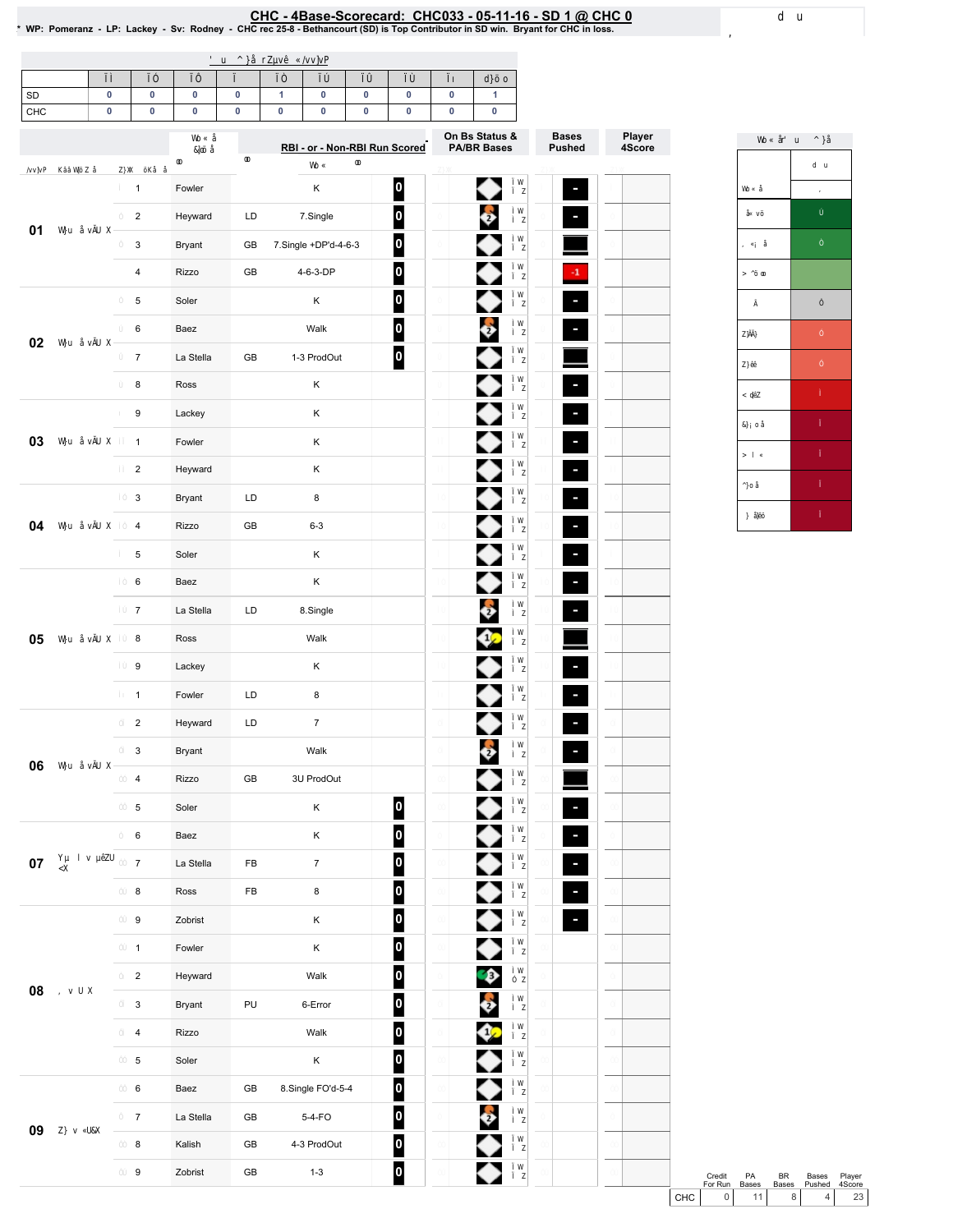SD - 4Base-Scorecard: CHC033 - 05-11-16 - SD 1 @ CHC 0 ي SD - 4Base-Scorecard: CHC033 - 05-11-16 - SD 1 @ CHC<br>\* WP: Pomeranz - LP: Lackey - Sv: Rodney - CHC rec 25-8 - Bethancourt (SD) is Top Contributor in SD win. Bryant



| CHC033 - 05-11-16 - SD 1 @ CHC 0<br>WP: Pomeranz - LP: Lackey - Sv: Rodney - CHC rec 25-8 - Bethancourt (SD) is Top Contributor in SD win. Bryant for CHC in loss. |      |           |              |                         |           | SD - 4BaseScore - Player 4Score by Batting Order |                  |    |                |             |             |
|--------------------------------------------------------------------------------------------------------------------------------------------------------------------|------|-----------|--------------|-------------------------|-----------|--------------------------------------------------|------------------|----|----------------|-------------|-------------|
|                                                                                                                                                                    |      |           |              |                         |           |                                                  | <b>Bat Order</b> |    |                |             |             |
| Player                                                                                                                                                             | Team | Position  | $\mathbf{1}$ | $\overline{\mathbf{2}}$ | 3         | $\overline{\bf{4}}$                              | 5                | 6  | $\overline{7}$ | 8           | 9           |
| <b>Bethancourt</b>                                                                                                                                                 | SD   | C         |              |                         |           |                                                  |                  | 11 |                |             |             |
| Pirela                                                                                                                                                             | SD   | 2B        |              |                         |           |                                                  |                  |    | $\overline{2}$ |             |             |
| Jay                                                                                                                                                                | SD   | <b>CF</b> | $\mathbf 0$  |                         |           |                                                  |                  |    |                |             |             |
| Kemp                                                                                                                                                               | SD   | <b>RF</b> |              |                         | $\pmb{0}$ |                                                  |                  |    |                |             |             |
| <b>Myers</b>                                                                                                                                                       | SD   | 1B        |              | $\pmb{0}$               |           |                                                  |                  |    |                |             |             |
| Pomeranz                                                                                                                                                           | SD   | P         |              |                         |           |                                                  |                  |    |                |             | $\mathbf 0$ |
| Ramirez                                                                                                                                                            | SD   | SS        |              |                         |           |                                                  | $\pmb{0}$        |    |                |             |             |
| <b>Rosales</b>                                                                                                                                                     | SD   | 3B        |              |                         |           |                                                  |                  |    |                | $\mathbf 0$ |             |
| Upton                                                                                                                                                              | SD   | LF        |              |                         |           | $\pmb{0}$                                        |                  |    |                |             |             |
| Wallace                                                                                                                                                            | SD   | PH        |              |                         |           |                                                  |                  |    |                |             | $\bullet$   |

| SD - 4Score Box - Player Totals |  |
|---------------------------------|--|
| All                             |  |

|               |       |               |                         | WP: Pomeranz - LP: Lackey - Sv: Rodney - CHC rec 25-8 - Bethancourt (SD) is Top Contributor in SD win. Bryant for CHC in loss. |          |                 |                     |                |                         |                   |
|---------------|-------|---------------|-------------------------|--------------------------------------------------------------------------------------------------------------------------------|----------|-----------------|---------------------|----------------|-------------------------|-------------------|
| Player        |       | Team Position | Batting<br>Order<br>Nbr | Credit For Run                                                                                                                 | PA Bases | <b>BR</b> Bases | <b>Bases Pushed</b> | Player 4Score  | Appearances             | Productivity Rate |
| Bethancourt   | SD    | C             | 6                       | $\mathbf{1}$                                                                                                                   | 5        | 1               | 4                   | 11             | 3                       | 3.667             |
| Pirela        | SD    | 2B            | $\overline{7}$          | 0                                                                                                                              | 1        | 0               | $\mathbf{1}$        | $\overline{2}$ | 3                       | 0.667             |
| Jay           | SD    | CF            | $\mathbf{1}$            | 0                                                                                                                              | 0        | 0               | 0                   | 0              | 4                       | 0.000             |
| Kemp          | SD    | <b>RF</b>     | 3                       | 0                                                                                                                              | 0        | $\pmb{0}$       | $\pmb{0}$           | $\mathsf 0$    | $\overline{\mathbf{4}}$ | 0.000             |
| Myers         | SD    | 1B            | $\overline{2}$          | $\mathbf 0$                                                                                                                    | 0        | 0               | 0                   | 0              | 4                       | 0.000             |
| Pomeranz      | SD    | $\mathsf{P}$  | 9                       | $\mathbf 0$                                                                                                                    | 0        | $\pmb{0}$       | $\pmb{0}$           | $\mathbf 0$    | $\overline{2}$          | 0.000             |
| Ramirez       | SD SS |               | 5                       | $\mathbf 0$                                                                                                                    | 0        | $\pmb{0}$       | $\pmb{0}$           | $\mathsf 0$    | 3                       | 0.000             |
| Rosales       | SD    | 3B            | 8                       | $\mathsf 0$                                                                                                                    | 0        | $\pmb{0}$       | $\pmb{0}$           | $\mathsf 0$    | 3                       | 0.000             |
| Upton         | SD    | LF            | 4                       | $\mathbf 0$                                                                                                                    | 0        | $\pmb{0}$       | 0                   | 0              | 3                       | 0.000             |
| Wallace       | SD    | PH            | 9                       | $\mathbf 0$                                                                                                                    | 0        | $\pmb{0}$       | $\pmb{0}$           | $\mathsf 0$    | $\mathbf{1}$            | 0.000             |
| <b>Totals</b> |       |               |                         | 1                                                                                                                              | 6        | 1               | 5                   | 13             | 30                      | 0.433             |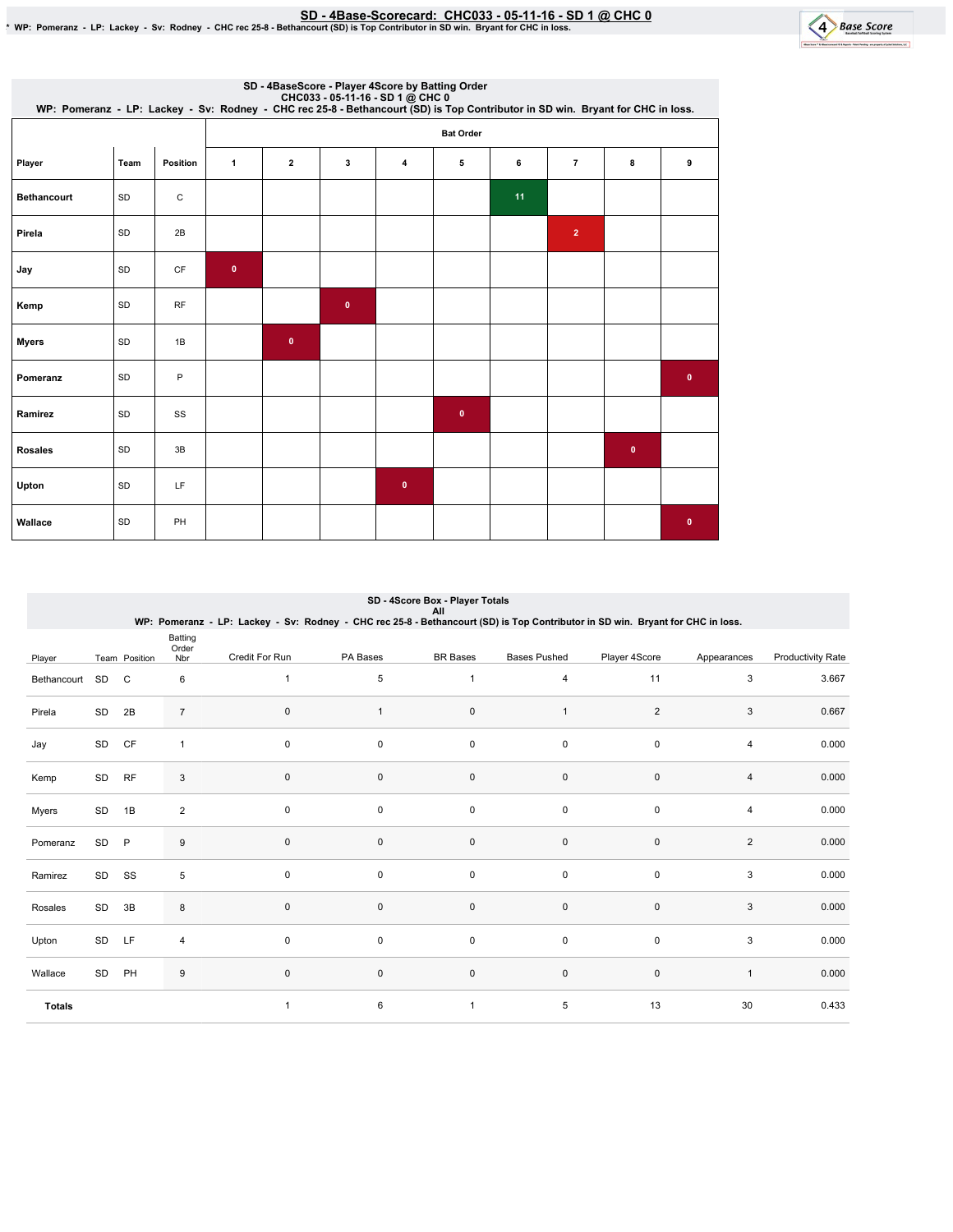## EMC - 4Base-Scorecard: CHC033 - 05-11-16 - SD 1 @ CHC 0 فكال CHC - 4Base-Scorecard: CHC033 - 05-11-16 - SD 1 @ CHC<br>\* WP: Pomeranz - LP: Lackey - Sv: Rodney - CHC rec 25-8 - Bethancourt (SD) is Top Contributor in SD win. Br

4 Base Score

mu.

| CHC033 - 05-11-16 - SD 1 @ CHC0<br>WP: Pomeranz - LP: Lackey - Sv: Rodney - CHC rec 25-8 - Bethancourt (SD) is Top Contributor in SD win. Bryant for CHC in loss. |      |           |              |                |                | CHC - 4BaseScore - Player 4Score by Batting Order |                  |              |                |                      |              |
|-------------------------------------------------------------------------------------------------------------------------------------------------------------------|------|-----------|--------------|----------------|----------------|---------------------------------------------------|------------------|--------------|----------------|----------------------|--------------|
|                                                                                                                                                                   |      |           |              |                |                |                                                   | <b>Bat Order</b> |              |                |                      |              |
| Player                                                                                                                                                            | Team | Position  | $\mathbf{1}$ | $\overline{2}$ | 3              | 4                                                 | 5                | 6            | $\overline{7}$ | 8                    | 9            |
| <b>Bryant</b>                                                                                                                                                     | CHC  | 3B-LF     |              |                | $6\phantom{a}$ |                                                   |                  |              |                |                      |              |
| Heyward                                                                                                                                                           | CHC  | <b>RF</b> |              | 5 <sup>5</sup> |                |                                                   |                  |              |                |                      |              |
| La Stella                                                                                                                                                         | CHC  | $2B-3B$   |              |                |                |                                                   |                  |              | $\overline{4}$ |                      |              |
| <b>Baez</b>                                                                                                                                                       | CHC  | SS        |              |                |                |                                                   |                  | $\mathbf{3}$ |                |                      |              |
| Rizzo                                                                                                                                                             | CHC  | 1B        |              |                |                | $\overline{2}$                                    |                  |              |                |                      |              |
| <b>Ross</b>                                                                                                                                                       | CHC  | C         |              |                |                |                                                   |                  |              |                | $\overline{2}$       |              |
| Kalish                                                                                                                                                            | CHC  | PH        |              |                |                |                                                   |                  |              |                | $\blacktriangleleft$ |              |
| Fowler                                                                                                                                                            | CHC  | CF        | $\bullet$    |                |                |                                                   |                  |              |                |                      |              |
| Lackey                                                                                                                                                            | CHC  | P         |              |                |                |                                                   |                  |              |                |                      | $\mathbf{0}$ |
| Soler                                                                                                                                                             | CHC  | LF.       |              |                |                |                                                   | $\mathbf 0$      |              |                |                      |              |
| Zobrist                                                                                                                                                           | CHC  | PH-2B     |              |                |                |                                                   |                  |              |                |                      | $\mathbf{0}$ |

## CHC - 4Score Box - Player Totals

|               |               |                         | WP: Pomeranz - LP: Lackey - Sv: Rodney - CHC rec 25-8 - Bethancourt (SD) is Top Contributor in SD win. Bryant for CHC in loss. |                         | All             |                     |                |                |                          |
|---------------|---------------|-------------------------|--------------------------------------------------------------------------------------------------------------------------------|-------------------------|-----------------|---------------------|----------------|----------------|--------------------------|
| Player        | Team Position | Batting<br>Order<br>Nbr | Credit For Run                                                                                                                 | PA Bases                | <b>BR</b> Bases | <b>Bases Pushed</b> | Player 4Score  | Appearances    | <b>Productivity Rate</b> |
| Bryant        | CHC 3B-LF     | 3                       | $\mathbf 0$                                                                                                                    | 3                       | 2               | $\mathbf{1}$        | 6              | 4              | 1.500                    |
| Heyward       | CHC RF        | $\overline{c}$          | $\mathbf 0$                                                                                                                    | 2                       | 3               | 0                   | 5              | 4              | 1.250                    |
| La Stella     | CHC 2B-3B     | $\overline{7}$          | $\mathbf 0$                                                                                                                    | 2                       | $\overline{2}$  | 0                   | 4              | 4              | 1.000                    |
| Baez          | CHC SS        | 6                       | $\mathbf 0$                                                                                                                    | $\overline{\mathbf{c}}$ | 1               | $\pmb{0}$           | 3              | 4              | 0.750                    |
| Rizzo         | CHC 1B        | 4                       | $\mathbf 0$                                                                                                                    | 1                       | $\pmb{0}$       | $\mathbf{1}$        | $\overline{2}$ | 4              | 0.500                    |
| Ross          | CHC C         | 8                       | $\pmb{0}$                                                                                                                      | 1                       | $\pmb{0}$       | $\mathbf{1}$        | $\overline{2}$ | 3              | 0.667                    |
| Kalish        | CHC PH        | 8                       | $\mathbf 0$                                                                                                                    | 0                       | 0               | 1                   | $\overline{1}$ | $\mathbf{1}$   | 1.000                    |
| Fowler        | CHC CF        | 1                       | $\mathbf 0$                                                                                                                    | 0                       | $\mathbf 0$     | 0                   | $\mathbf 0$    | 4              | 0.000                    |
| Lackey        | CHC P         | 9                       | $\mathbf 0$                                                                                                                    | 0                       | 0               | 0                   | 0              | $\overline{2}$ | 0.000                    |
| Soler         | CHC LF        | 5                       | $\mathbf 0$                                                                                                                    | 0                       | $\mathbf 0$     | 0                   | $\mathbf 0$    | 4              | 0.000                    |
| Zobrist       | CHC PH-2B     | 9                       | $\mathbf 0$                                                                                                                    | 0                       | 0               | 0                   | 0              | $\overline{c}$ | 0.000                    |
| <b>Totals</b> |               |                         | $\mathbf 0$                                                                                                                    | 11                      | 8               | 4                   | 23             | 36             | 0.639                    |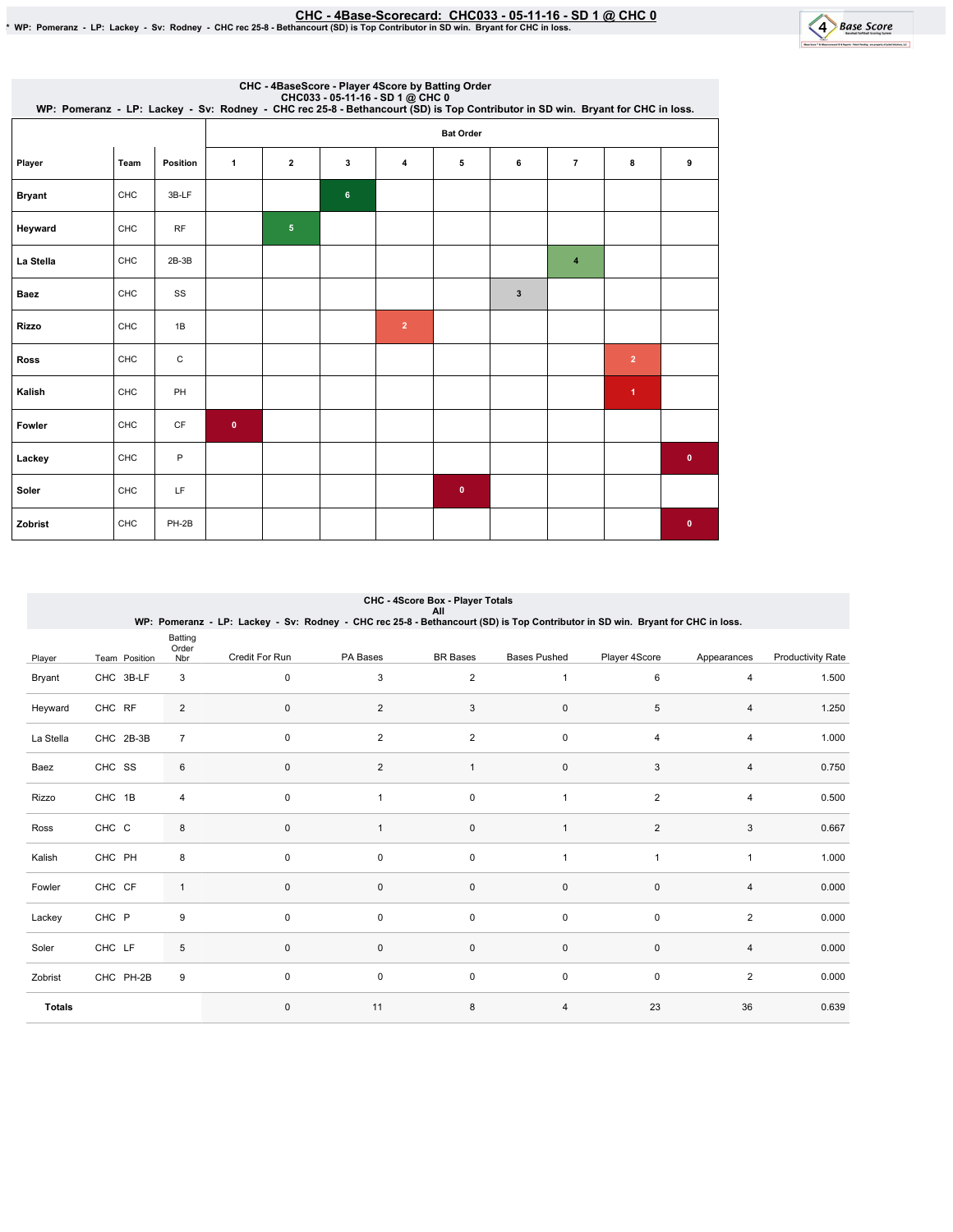| $\star$                   |             |                    | WP: Pomeranz - LP: Lackey - Sv: Rodney - CHC rec 25-8 - Bethancourt (SD) is Top Contributor in SD win. Bryant for CHC in loss. | Detail by Bat Order/Player |                  |                     |                          | $\left( 4 \right)$       | <b>Base Score</b>   |
|---------------------------|-------------|--------------------|--------------------------------------------------------------------------------------------------------------------------------|----------------------------|------------------|---------------------|--------------------------|--------------------------|---------------------|
| <b>Bat Order</b>          | Player      | Inning             | Play Text                                                                                                                      | LOBStatus                  | Credit For Run   | PA Bases            | <b>BR</b> Bases          | <b>Bases Pushed</b>      | Player 4Score       |
|                           |             | 01                 | Κ                                                                                                                              |                            | $\boldsymbol{0}$ | 0                   | $\mathsf{O}\xspace$      | $\mathbf 0$              | $\mathbf 0$         |
|                           |             | $04\,$             | $\boldsymbol{7}$                                                                                                               |                            | $\mathbf 0$      | $\boldsymbol{0}$    | $\mathsf 0$              | $\mathbf 0$              | 0                   |
| $\mathbf{1}$              | Jay         | 06                 | Κ                                                                                                                              |                            | $\mathbf 0$      | $\mathsf{O}\xspace$ | $\mathsf{O}\xspace$      | $\mathbf 0$              | $\mathbf 0$         |
|                           |             | $09\,$             | $\overline{\mathbf{7}}$                                                                                                        |                            | $\mathbf 0$      | $\mathsf 0$         | $\mathsf{O}\xspace$      | $\mathbf 0$              | $\mathsf{O}\xspace$ |
|                           |             |                    |                                                                                                                                | <b>Player Totals</b>       | $\underline{0}$  | $\underline{0}$     | $\underline{0}$          | $\underline{0}$          | $\underline{0}$     |
|                           |             | $01$               | $\boldsymbol{7}$                                                                                                               |                            | $\mathbf 0$      | 0                   | $\mathsf{O}\xspace$      | $\mathsf 0$              | $\mathsf{O}\xspace$ |
|                           |             | 04                 | $\boldsymbol{9}$                                                                                                               |                            | $\mathbf 0$      | $\mathsf{O}\xspace$ | $\mathsf 0$              | $\mathsf{O}\xspace$      | $\mathsf{O}\xspace$ |
| $\sqrt{2}$                | Myers       | 06                 | 9                                                                                                                              |                            | $\boldsymbol{0}$ | 0                   | $\mathsf{O}\xspace$      | $\mathbf 0$              | 0                   |
|                           |             | $09\,$             | Κ                                                                                                                              |                            | $\mathbf 0$      | $\mathsf{O}\xspace$ | $\mathsf 0$              | $\mathsf{O}\xspace$      | $\mathsf{O}\xspace$ |
|                           |             |                    |                                                                                                                                | <b>Player Totals</b>       | $\underline{0}$  | $\underline{0}$     | $\underline{0}$          | $\underline{0}$          | $\underline{0}$     |
|                           |             | 01                 | $\overline{\mathbf{4}}$                                                                                                        |                            | $\mathbf 0$      | $\mathsf{O}\xspace$ | $\mathsf{O}\xspace$      | $\mathbf 0$              | $\mathsf{O}\xspace$ |
|                           |             | $04\,$             | 8                                                                                                                              |                            | $\mathbf 0$      | 0                   | $\mathsf 0$              | $\mathsf{O}\xspace$      | $\mathsf{O}\xspace$ |
| $\ensuremath{\mathsf{3}}$ | Kemp        | 07                 | $6 - 3$                                                                                                                        |                            | $\mathbf 0$      | $\mathsf{O}\xspace$ | $\mathbf 0$              | $\mathbf 0$              | $\mathsf{O}$        |
|                           |             | $09\,$             | $3 - 1$                                                                                                                        |                            | $\mathbf 0$      | $\mathsf{O}\xspace$ | $\mathsf 0$              | $\mathsf{O}\xspace$      | $\mathsf{O}\xspace$ |
|                           |             |                    |                                                                                                                                | <b>Player Totals</b>       | $\underline{0}$  | $\underline{0}$     | $\underline{0}$          | $\underline{0}$          | $\underline{0}$     |
|                           |             | $02\,$             | Κ                                                                                                                              |                            | $\mathbf 0$      | $\mathsf{O}\xspace$ | $\mathsf 0$              | $\mathbf 0$              | $\mathsf{O}\xspace$ |
| $\overline{\mathbf{4}}$   | Upton       | 05                 | $6 - 3$                                                                                                                        |                            | $\mathbf 0$      | $\mathsf 0$         | $\mathsf 0$              | $\mathsf 0$              | $\mathbf 0$         |
|                           |             | $07\,$             | $\boldsymbol{9}$                                                                                                               |                            | $\mathbf 0$      | $\mathsf 0$         | $\mathsf{O}\xspace$      | $\mathsf{O}\xspace$      | $\mathsf{O}\xspace$ |
|                           |             |                    |                                                                                                                                | <b>Player Totals</b>       | $\underline{0}$  | $\underline{0}$     | $\underline{0}$          | $\underline{0}$          | $\underline{0}$     |
|                           |             | $02\,$             | $1 - 3$                                                                                                                        |                            | $\mathbf 0$      | $\mathsf 0$         | $\mathsf{O}\xspace$      | $\mathbf 0$              | $\mathsf{O}\xspace$ |
| $\mathbf 5$               | Ramirez     | $05\,$             | $4 - 3$                                                                                                                        |                            | $\mathbf 0$      | 0                   | $\mathsf 0$              | $\mathbf 0$              | 0                   |
|                           |             | 07                 | Κ                                                                                                                              |                            | $\mathbf 0$      | $\mathsf{O}\xspace$ | $\mathsf 0$              | $\mathbf 0$              | $\mathsf{O}\xspace$ |
|                           |             |                    |                                                                                                                                | <b>Player Totals</b>       | $\underline{0}$  | $\underline{0}$     | $\underline{0}$          | $\underline{0}$          | $\underline{0}$     |
|                           |             | $02\,$             | $\overline{\mathbf{4}}$                                                                                                        |                            | $\boldsymbol{0}$ | $\mathsf{O}\xspace$ | $\mathbf 0$              | $\,0\,$                  | $\mathsf{O}\xspace$ |
| $\,6\,$                   | Bethancourt | 05                 | .HomeRun LF                                                                                                                    |                            | $\overline{1}$   | $\overline{4}$      | $\mathsf{O}\xspace$      | $\overline{4}$           | $9\,$               |
|                           |             | ${\bf 08}$         | 8.Single                                                                                                                       | Left on 2nd                | $\mathbf 0$      | $\mathbf{1}$        | $\mathbf{1}$             | $\mathsf 0$              | $\overline{2}$      |
|                           |             |                    |                                                                                                                                | <b>Player Totals</b>       | $\overline{1}$   | $\overline{5}$      | $\overline{1}$           | $\underline{4}$          | 11                  |
|                           |             | 03                 | $6 - 3$                                                                                                                        |                            | $\mathbf 0$      | 0                   | $\mathsf 0$              | $\mathbf 0$              | $\mathsf{O}\xspace$ |
| $\overline{7}$            | Pirela      | 05                 | 3.Single                                                                                                                       | Left on 1st                | $\mathbf 0$      | $\mathbf{1}$        | $\mathsf{O}\xspace$      | $\mathsf{O}\xspace$      | $\mathbf{1}$        |
|                           |             | ${\bf 08}$         | 5-3-SacBunt ProdOut                                                                                                            |                            | $\mathbf 0$      | 0                   | $\mathsf{O}\xspace$      | $\mathbf{1}$             | $\mathbf{1}$        |
|                           |             |                    |                                                                                                                                | <b>Player Totals</b>       | $\underline{0}$  | $\overline{1}$      | $\underline{0}$          | $\underline{\mathbf{1}}$ | $\underline{2}$     |
|                           |             | 03                 | 9                                                                                                                              |                            | $\mathbf 0$      | 0                   | $\mathbf 0$              | $\mathsf 0$              | $\mathsf{O}\xspace$ |
| 8                         | Rosales     | 05                 | $1 - 3$                                                                                                                        |                            | $\mathbf 0$      | $\mathsf{O}\xspace$ | $\mathbf 0$              | $\mathsf{O}\xspace$      | $\mathsf{O}\xspace$ |
|                           |             | 08                 | $1 - 3$                                                                                                                        |                            | $\mathbf 0$      | $\mathsf{O}\xspace$ | $\mathbf 0$              | $\mathbf 0$              | $\mathsf{O}\xspace$ |
|                           |             |                    |                                                                                                                                | <b>Player Totals</b>       | $\underline{0}$  | $\underline{0}$     | $\underline{0}$          | $\underline{0}$          | $\underline{0}$     |
|                           |             | 03                 | Κ                                                                                                                              |                            | $\mathbf 0$      | $\mathsf 0$         | $\mathsf 0$              | $\mathbf 0$              | $\mathbf 0$         |
|                           | Pomeranz    | 06                 | Κ                                                                                                                              |                            | $\mathbf 0$      | $\mathsf{O}\xspace$ | $\mathsf 0$              | $\mathsf 0$              | $\mathsf{O}\xspace$ |
| $\boldsymbol{9}$          |             |                    |                                                                                                                                | <b>Player Totals</b>       | $\underline{0}$  | $\underline{0}$     | $\underline{0}$          | $\underline{0}$          | $\underline{0}$     |
|                           | Wallace     | 08                 | Κ                                                                                                                              |                            | $\mathbf 0$      | $\mathsf{O}\xspace$ | $\mathsf 0$              | $\mathsf 0$              | $\mathsf{O}$        |
|                           |             |                    |                                                                                                                                | <b>Player Totals</b>       | $\underline{0}$  | $\underline{0}$     | $\underline{0}$          | $\underline{0}$          | $\underline{0}$     |
|                           |             | <b>Grand Total</b> |                                                                                                                                |                            | $\overline{1}$   | $\underline{6}$     | $\underline{\mathbf{1}}$ | $\overline{5}$           | 13                  |

SD - 4Base-Scorecard: CHC033 - 05-11-16 - SD 1 @ CHC 0